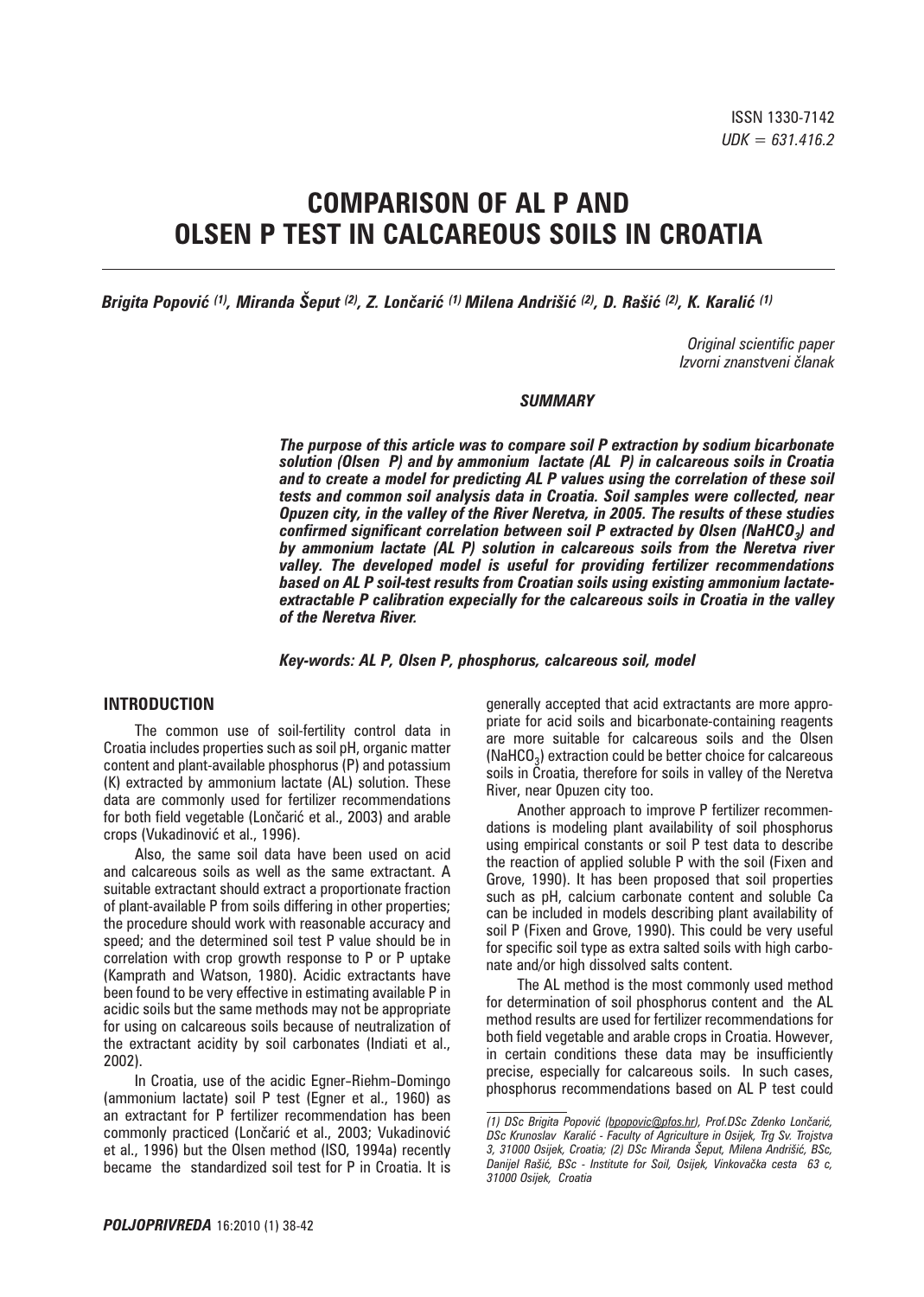be incorrect and crop response to fertilization could fail. So, the aim of this study was to compare the amounts of phosphorus extracted from the same soil samples by different AL and Olsen methods. Also, the existing regression models based on comparison of AL and Olsen methods was validated with the new data set and new model with additional data was developed.

# **MATERIAL AND METHODS**

Soil samples were collected, near Opuzen city, in the valley of the River Neretva, south Croatia, in 2005. Sampled soils were hidromeliorated soils with specific chemical properties like high pH, high content of calcium carbonate and high content of total and dissolved salts. These soils are seriously influenced by salt water that comes from the near Adriatic Sea and flows into the River Neretva.

Soils from agricultural areas (86 ha) were sampled to a depth of 30 cm and 175 samples in total were collected, grouped according to preliminary pH analyses and prepared for analyses. Soil samples were analyzed at the Institut for Soil in Osijek and included methods commonly used for soil-fertility assessment in Croatia: soil  $pH_{KCl}$  and  $pH_{H20}$ , soil organic matter content, and plant-available P using ammonium lactate acid extractant. The same samples were also analyzed using the Olsen soil test method for plant available P. The Olsen soil test has recently become accepted as a standard soil P test in Croatia according to the State Office for Standardization and Metrology. Also, according to pH, the same samples were analyzed for carbonate and dissolved salts content. This data set of 175 soil samples was used to create regression models using AL P soil test values as the dependent variable (AL P prediction model) and for validation of existing models already described by Popović, 2009.

The soil samples were prepared for physicochemical analyses according to the ISO 11464 procedure (ISO 1994b) by drying in a thermostatically controlled drying oven at a temperature of 40 $^{\circ}$  C  $\pm$  2 $^{\circ}$ C. The determination of soil pH was made in 1:5 (v/v) suspensions of soil in water or in a 1 M KCl solution according to ISO 10390 (ISO 1994c). Soil organic matter was determined by determination of organic carbon (C) by sulphocromic oxidation as prescribed by ISO 14235 (ISO 1998). A correction factor of 1.724 was used to calculate organic matter from organic C. The carbonate content was determined by ISO 10693 (ISO 1995) and dissolved salts by ISO 14869-2 (ISO 2002). Extractable P was determined by two tests: Olsen (Olsen P) and Egner-Riehm-Domingo (AL P). Olsen P was determined by sodium bicarbonate extractant according to ISO 11263 (ISO 1994a), and AL P by ammonium lactate-acetic acid extractant described by Egner et al. (1960). Analytical details of two soil P methods are described in Table 1.

#### **Table 1. Comparison of extraction solution, time and soil-solution ratio for soil P tests**

| Tablica 1. Usporedba ekstrakcijskih otopina, vremena |  |  |
|------------------------------------------------------|--|--|
| ekstrakcije i odnosa tlo-ekstraktant                 |  |  |

| Method - Metoda                                          | Olsen P                    | AI P                                                                      |  |
|----------------------------------------------------------|----------------------------|---------------------------------------------------------------------------|--|
| Solution<br>Ekstrakcijska otopina                        | $0.5$ M NaHCO <sub>3</sub> | 0.1 M lactic acid $+$<br>0.4 M $CH_3COOH +$<br>$0.1$ M NH <sub>4</sub> OH |  |
| Solution pH<br>pH otopine                                | 8.5                        | 3.75                                                                      |  |
| Soil to Solution Ratio (w/v)<br>Odnos tlo - ekstraktanat | 1:20                       | 1:20                                                                      |  |
| <b>Extraction Time</b><br>Vrijeme ekstrakcije            | 30 min                     | $120$ min                                                                 |  |

Data processing and statistical analyses were accomplished with the StatSoft Statistical data analysis software system.

#### **RESULTS AND DISCUSSION**

Analytical results of 175 soil samples used in the regression model for AL P prediction ranged as follows:  $pH_{KCl}$  from 6.21 to 7.97, organic matter from 0.88 to 4.20%, ammonium lactate-extractable P (AL P) from 9.0 to 392.0 mg kg $^{-1}$ , NaHCO<sub>3</sub> extractable P (Olsen P) from 15.5 to 263.5 mg kg-1, carbonate content from 0,40 to 91,30 % and dissolved salts content from 0.01 to 6.02 % (Table 2). This result indicated that ,according to pH, soils samples were slightly acid to slightly alkaline, highly calcareous and highly salinised soil. Organic matter content were in wide range from 0.88 to 4.20 % and reason of these appearance is existing of specific moss strip, because the one part of soil surfaces in Neretva River valley are permanently flooded (Čolak, 1977). AL phosphorus content showed that most samples belong to group of poorly supplied with phosphorus (86 %), and only 11 samples (6 %) were good and 15 (8 %) samples were highly supplied with phosphorus. These results indicate high phosphorus recommendation doses and Olsen results were useful in precise interpretation of soil phosphorus status.

**Table 2. Soil properties results for 175 samples (average, maximum and minimum)**

*Tablica 2. Kemijska svojstva analiziranih uzoraka tla (n=175, prosjek, maksimum minimum)*

| Samples<br>Uzorci         | $pH_{KCl}$ | pH <sub>H20</sub> | Organic matter (%)<br>Humus (%) | AL P<br>$(mq kq^{-1})$ | Olsen P<br>$(mg kg-1)$ | CaCO <sub>3</sub><br>(% ) | Dissolved salts (%)<br>Otopljene soli (%) |
|---------------------------|------------|-------------------|---------------------------------|------------------------|------------------------|---------------------------|-------------------------------------------|
| Minimum<br><b>Minimum</b> | 6.21       | 6.38              | 0.88                            | 9.0                    | 15.5                   | 0.40                      | 0.01                                      |
| Maximum<br>Maksimum       | 7.97       | 8.30              | 4.20                            | 392.0                  | 263.5                  | 91.30                     | 6.02                                      |
| Average<br>Prosjek        | 7.36       | 7.64              | 2.60                            | 105.7                  | 70.6                   | 39.43                     | 2.80                                      |

All results for phosphorus in soil are expressed as mg P<sub>2</sub>O<sub>5</sub> kg-<sup>1</sup>/ *Svi rezultati za fosfor u tlu iskazani su kao mg P<sub>2</sub>O<sub>5</sub> kg<sup>-1</sup>*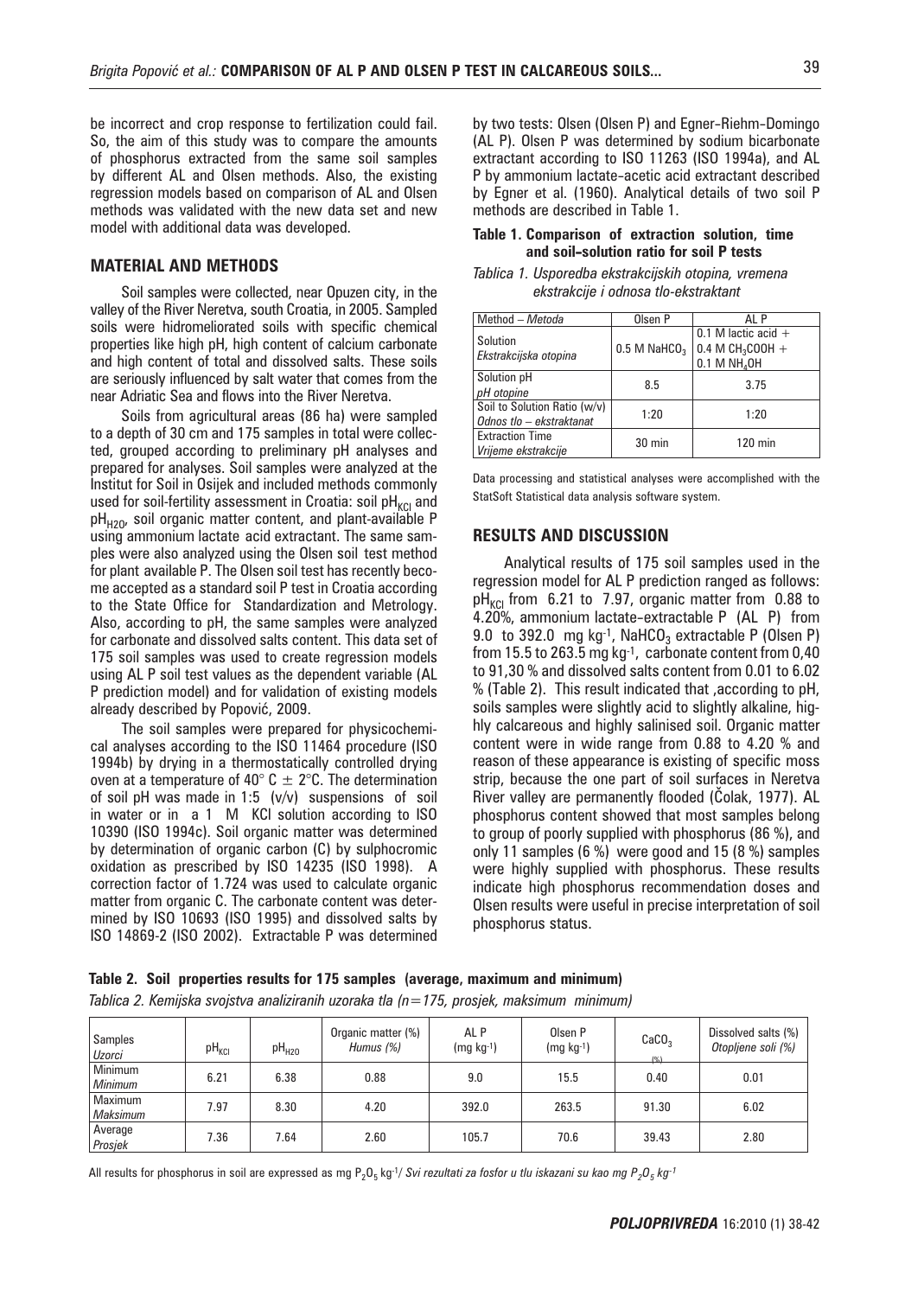So, the results of analyzed soil properties (Table 2) showed that average Olsen P was considerably lower (33,21 % on the average) than the average of AL P (Olsen P 70.6 mg  $P_2O_5$  kg<sup>-1</sup> and AL P 105.7 mg  $P_2O_5$  kg<sup>-1</sup>). Also, Olsen P was lower than AL P in all pH groups (Figure 1). The results of the same range were reported by other authors (Popović, 2009; Lončarić et al., 2006).



**Figure 1. Average of AL P and Olsen P in three pH groups**

#### *Grafikon 1. Prosje~no ekstrahirana koli~ina fosfora Al i Olsen metodom u za tri pH grupe*

The amounts of extracted P with the different soil P test correlated significantly ( $r = 0.87$ ,  $n = 175$ ), although the mechanism by which P was removed by each method may differ (Figure 2). It is known that the acid solution (AL) removes P preferentially by dissolution of sorbing components, and alkaline solution (Olsen) removes P principally by desorption (Indiati et al., 2002). These high correlation coefficients were confirmed by other investigations (Ivanov et al., 1992; Neyorud and Lischer, 2003; Lončarić et al, 2006; Popović, 2009).



**Figure 2. Correlation coefficients AL P and Olsen P tests (n=175)**

#### *Grafikon 2. Koeficijenti korelacije za AL P i Olsen P (n=175)*

The objective of this study was to create a model for AL P prediction based on Olsen P test because in certain conditions, phosphorus recommendations based on AL P test and common soil data could be incorrect. Also, the existing models, developed for

the continental part of Croatia (Popović, 2009), were validated by the soil analysis results and the difference between predicted and analyzed AL P (model error) were on the average 51 mg  $P_2O_5$  kg<sup>-1</sup> (Figure 3). Only in cases when the model was fitted with values of calcium carbonate content, difference between predicted and analyzed AL P were higher (on the average 112 mg  $P_2O_5$  kg<sup>-1</sup>). At the same time carbonate content and model error showed statistically significant correlations suggesting that the alkalinity of the analyzed samples was not only consequence of the Ca ions. Also, the results showed that the carbonate content was in wide range from 0.4 to 91.30 % (Table 2) while the existing models equations include the carbonate content up to 30%. The similar problems were detected in some Hungarian soils and existing models based on AL P were corrected (Csato, 2002). Also, Nemet (2006) said that P supply limit values were determined for crops with high and low P requirements using the new AL P correction models.



**Figure 3. Analyzed and predicted AL P (validation of existing models)**

#### Grafikon 3. Analizirani i modelom predviđeni AL P (valida $cija postojećeg modela)$

For these reasons, new model based on  $Y = I +$ PX relation was developed for prediction of AL phosphorus where x presents analytical result of pH (S), Olsen P (P), carbonate content (B) and dissolved salt content (DS) in the soil samples of the River Neretva valley (Table 3). Based only on one soil properties (Olsen P) new model accurately predicted the amount of AL phosphorus with model error of 30.3 mg  $P_2O_5$  kg<sup>-1</sup> with statistical correlations 0,85. However, including soil  $pH_{\text{KCl}}$  in relations resulted in increment of the correlation coefficient from 0.85 to 0.92 and model error was lower (Table 3). At the same time, including more soil properties (P = 0lsen P, S =  $pH_{KCl}$ , B = % CaCO<sub>3</sub>, DS  $=$  dissolved salts) in relations resulted in further increment of the correlation coefficient up to  $r= 0.97$  and the lowest model error (27.6 mg  $P_2O_5$  kg-1) was found when all soil properties were included in the regression (Table 3). This finding is quite reasonable because use of more parameters better describes the differences among analyzed soil samples. Evaluating carbonate content in relation to Olsen P and pH (PSB) specially dissolved salts content decreased model error (Table 3), as expected. Comparison of existing model with the new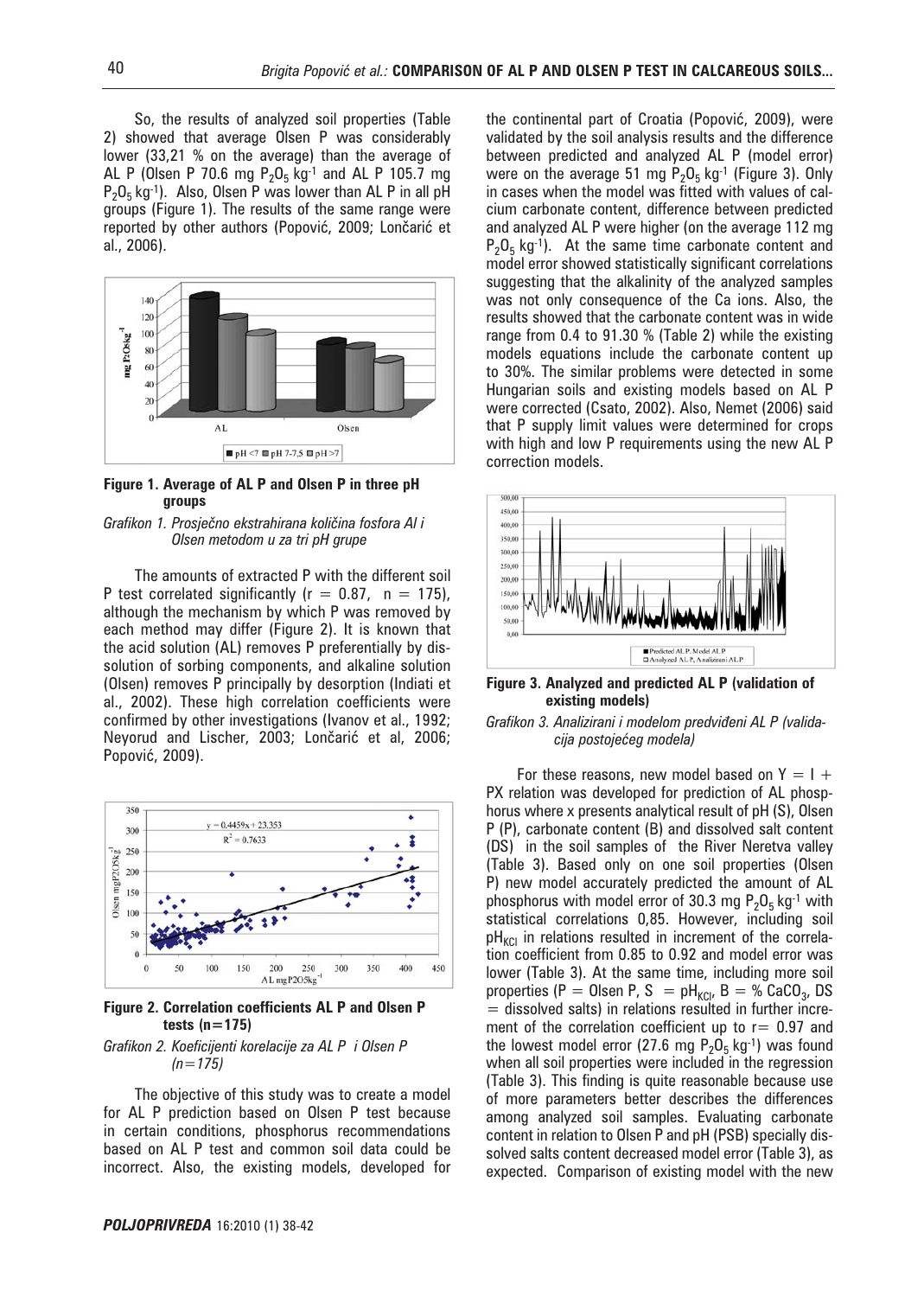### Table 3. Regression parameters  $(Y = ALP = Intercept + PX_1 + SX_2 + ... + KX_4)$  and model error (ME) in mg  $P_2O_5$  kg<sup>-1</sup> based on the Y = I + PX relation

| Model<br>Equation<br>Jednadžba modela | $\mathsf{r}$ | Intercept<br>Odsječak | Olsen P (P) | $pH_{KCl}$ (S) | $CaCO3$ (B) | Disolved salts (DS)<br>Otopljene soli (DS) | ME $mgP_2O_5kg^{-1}$<br>Odstupanje modela<br>(mg $P_2O_5kg-1$ |  |
|---------------------------------------|--------------|-----------------------|-------------|----------------|-------------|--------------------------------------------|---------------------------------------------------------------|--|
|                                       |              | all samples           |             |                |             |                                            |                                                               |  |
| P                                     | $0.85***$    | $-1.347$              | 1.607       |                |             |                                            | 30.3                                                          |  |
| <b>PS</b>                             | $0.85***$    | $-7.990$              | 1.616       | 0.894          |             |                                            | 30.2                                                          |  |
| <b>PSB</b>                            | $0.94***$    | $-17.130$             | 1.567       | 2.718          | $-0.099$    |                                            | 28.3                                                          |  |
| <b>PSBDS</b>                          | $0.94***$    | $-17.822$             | 1.639       | 2.873          | $-0.102$    | $-0.826$                                   | 27.6                                                          |  |
|                                       | pH < 7       |                       |             |                |             |                                            |                                                               |  |
| P                                     | $0,99**$     | $-3.623$              | 2.066       |                |             |                                            | 16.0                                                          |  |
| <b>PS</b>                             | $0.99**$     | $-22.245$             | 2.117       | 2.718          |             |                                            | 15.4                                                          |  |
| <b>PSB</b>                            | $0,99***$    | $-30.198$             | 2.098       | 4.053          | $-0.054$    |                                            | 14.4                                                          |  |
| <b>PSBDS</b>                          | $0.99**$     | $-36.619$             | 2.139       | 5.334          | $-0.109$    | $-1.145$                                   | 14.5                                                          |  |
|                                       | pH 7-7.50    |                       |             |                |             |                                            |                                                               |  |
| P                                     | $0,89**$     | $-0.571$              | 1.393       |                |             |                                            | 33.4                                                          |  |
| <b>PS</b>                             | $0,89**$     | $-28.816$             | 1.393       | 3.877          |             |                                            | 33.7                                                          |  |
| <b>PSB</b>                            | $0,92**$     | $-34.621$             | 1.406       | 5.348          | $-0.120$    |                                            | 29.8                                                          |  |
| <b>PSBDS</b>                          | $0.92**$     | $-33.121$             | 1.374       | 5.133          | $-0.120$    | 0.307                                      | 29.8                                                          |  |
|                                       |              |                       |             | pH > 7,50      |             |                                            |                                                               |  |
| P                                     | $0.96***$    | $-2.820$              | 2.049       |                |             |                                            | 23.0                                                          |  |
| <b>PS</b>                             | $0.96***$    | 7.987                 | 20.38       | $-1.409$       |             |                                            | 23.1                                                          |  |
| <b>PSB</b>                            | $0.97**$     | 10.187                | 1.944       | $-1.00$        | $-0.041$    |                                            | 37.2                                                          |  |
| <b>PSBDS</b>                          | $0.97**$     | 15.384                | 1.991       | $-1.877$       | $-0.055$    | $-1.399$                                   | 20.3                                                          |  |

*Tablica 3. Parametri regresijske jednadžbe (Y = ALP = Odsječak + PX<sub>1</sub> + SX<sub>2</sub>+... +KX<sub>4</sub>) i ostupanje modela u mg P<sub>2</sub>O<sub>5</sub> kg<sup>-1</sup>* 

\*\*Statistically very significant correlation coefficient, \*\* Statistički vrlo značajno

one showed that the model error on the average was decreased from 112 to 25.4 mg  $P_2O_5$  kg<sup>-1</sup> and the creation of the new model was justified. Also, the lowest model error means better phosphorus recommendations and cheaper crop productions.

The next step applied to improve the model was dividing samples into three groups according to soil pH using  $pH_{\text{KCI}}$  value of 7 and 7.5 as a threshold category. The resulting correlation ( $r = 0.99$ ) was greater for samples with  $pH_{\text{KCI}}$  below 7 than for all samples (Table 3), although the number of samples was lower ( $n=11$ ). All correlation coefficients for samples with pH between 7 and 7.50 and  $pH > 7.50$  were higher than correlation coefficient for all samples ( $r= 0.89-0.92$ ,  $r=0.96-0.97$ , respectivetly). Nevertheless, all the models in the "pH splitting" domain decreased model error with exception for model P and PS in 7-7.50 pH range (Table 3).

Sample domain splitting resulted in greater model accuracy with lower model error and improved correlation coefficients because of better equation suitability for a smaller range of soil properties. This was very useful for calcareous soils where difference between measured AL P and Olsen P could be high and phosphorus recommendations based on AL P test could be incorrect. Using the proper equations ensure the lower error in phosphorus recommendations dose and save the environment.

#### **CONCLUSION**

The results of these studies confirmed significant correlation between soil P extracted by Olsen ( $N$ aHCO<sub>3</sub>) and by ammonium lactate (AL P) solution. Generally speaking, Olsen-P values were lower than AL-P values in the studied samples. The existing models, developed for the continental part of Croatia, were validated by the results obtained with soil analysis and the difference between predicted and analyzed AL P (model error) were on the average of 51 mg  $P_2O_5$  kg<sup>-1</sup>. This model was not precise enough in cases when the model was fitted with values of calcium carbonate content and different between predicted and analyzed AL P with the average of 112 mg  $P_2O_5$  kg<sup>-1</sup>, so the new model was developed. Comparison of existing model with the new one showed that the model error on the average was decreased from 112 to 25.4 mg  $P_2O_5$  kg<sup>-1</sup>. This model was very useful for calcareous soils in River Neretva valley where difference between measured AL P and Olsen P could be high and phosphorus recommendations based on AL P test could be incorrect. Using the proper equations ensures the smaller error in phosphorus recommendations dose and save the environment. In further investigations models should be upgraded with new data sets related to the physical properties of soils. Also, the correlation between Olsen and AL methods should be validated by conducting field trials, which will include the status of phosphorus in the soil, crop P removal and reaction of crops to phosphorus fertilizer based on different P tests.